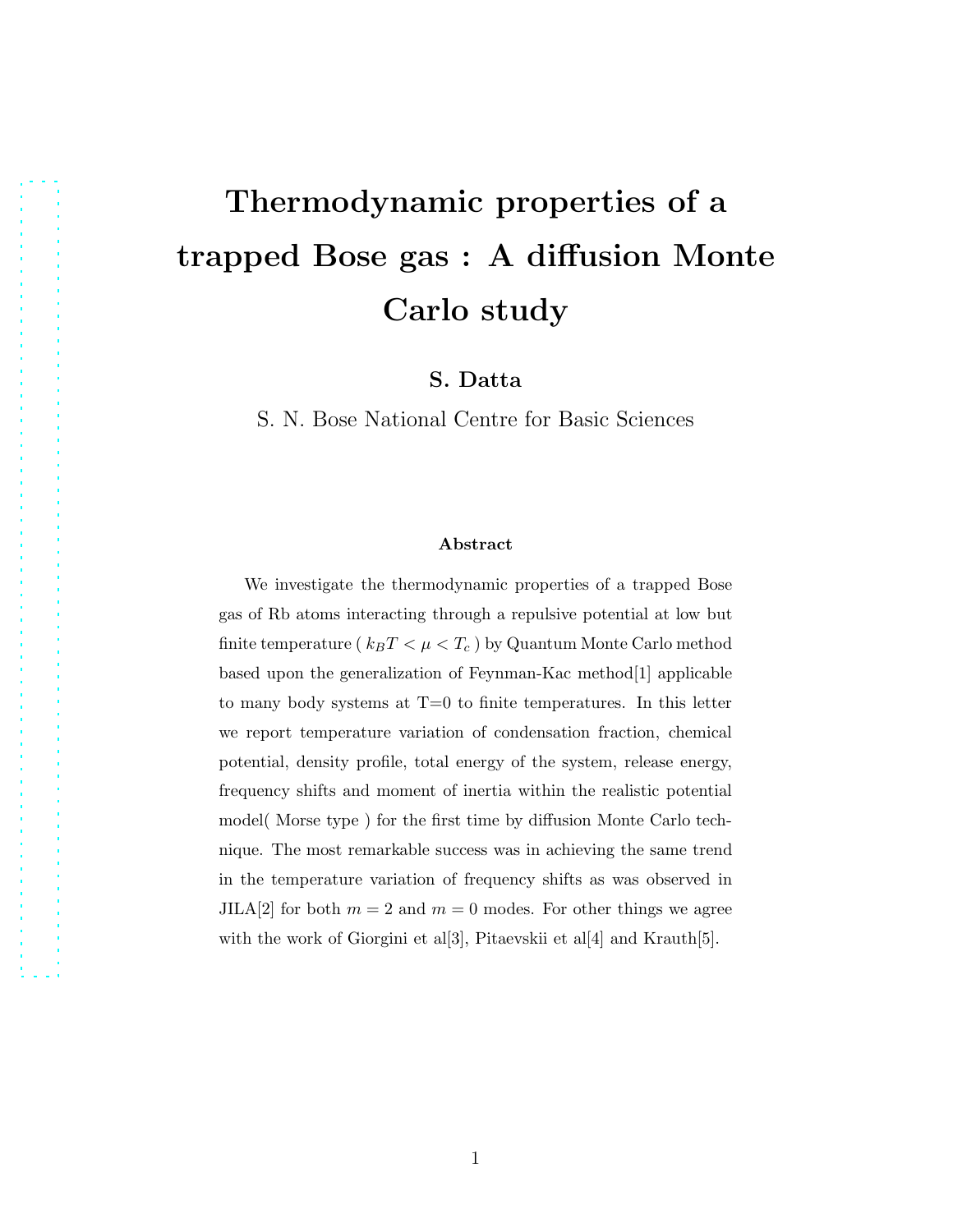# 1 Introduction

After the experimental realization[6] of Bose Einstein Condensation and measurement[7] of thermodynamic quantities in alkali gases, there has been a growing interest in the theoretical study of these system since these could easily be modelled as systems with weakly interacting condensate and along with other things theoretical predictions about thermodynamical properties were possible in terms of simple quantum statistical mechanics. Most of these studies involve computational techniques to solve the relevant many body system and based on mean field theory such as the Gross Pitaevskii[8] technique. Despite their success in explaining the ground state properties, predictions in finite temperature properties become only approximate and often can lead to incorrect predictions as we have seen from the discripencies[9-11] between theory and experiment in explaining JILA top data . As a matter of fact mean field theory breaks down near  $T_c$ . It is therefore necessary to develop alternative computational methods which can solve these many body problems more accurately and rigorously.

Thermodynamics of Bose gases was studied before at a higher temperature ( $k_BT >> \hbar\omega$ ) by a semiclassical treatment[3]. Since effects of interactions become more pronounced at low temperatures we restrict our discussions at low but finite temperature (  $k_BT < \mu < T_c$  ). At low temperature the de Broglie wavelength of the atoms become appreciable, the study of thermodynamic behaviour at low temperatures ( of the order of harmonic oscillator temperature ) requires a quantum description of a lowlying elementary modes. As Quantum Monte Carlo technque and many body theory are closely connected, in this letter we present a quantum monte Carlo method namely Generalized Feynman-Kac method (GFK)[12,13] to study the thermodynamic properties of a Bose gas. From the equivalence of the imaginary time propagator and temperature dependent density matrix, finite temperature results can be obtained from the same zero temperature code by running it for finite time. The first Monte carlo calculations [5] on BEC deals with temperature dependence of condensation fraction and the other remarkable Monte Carlo calculation[14] deals with the ground state properties. We cal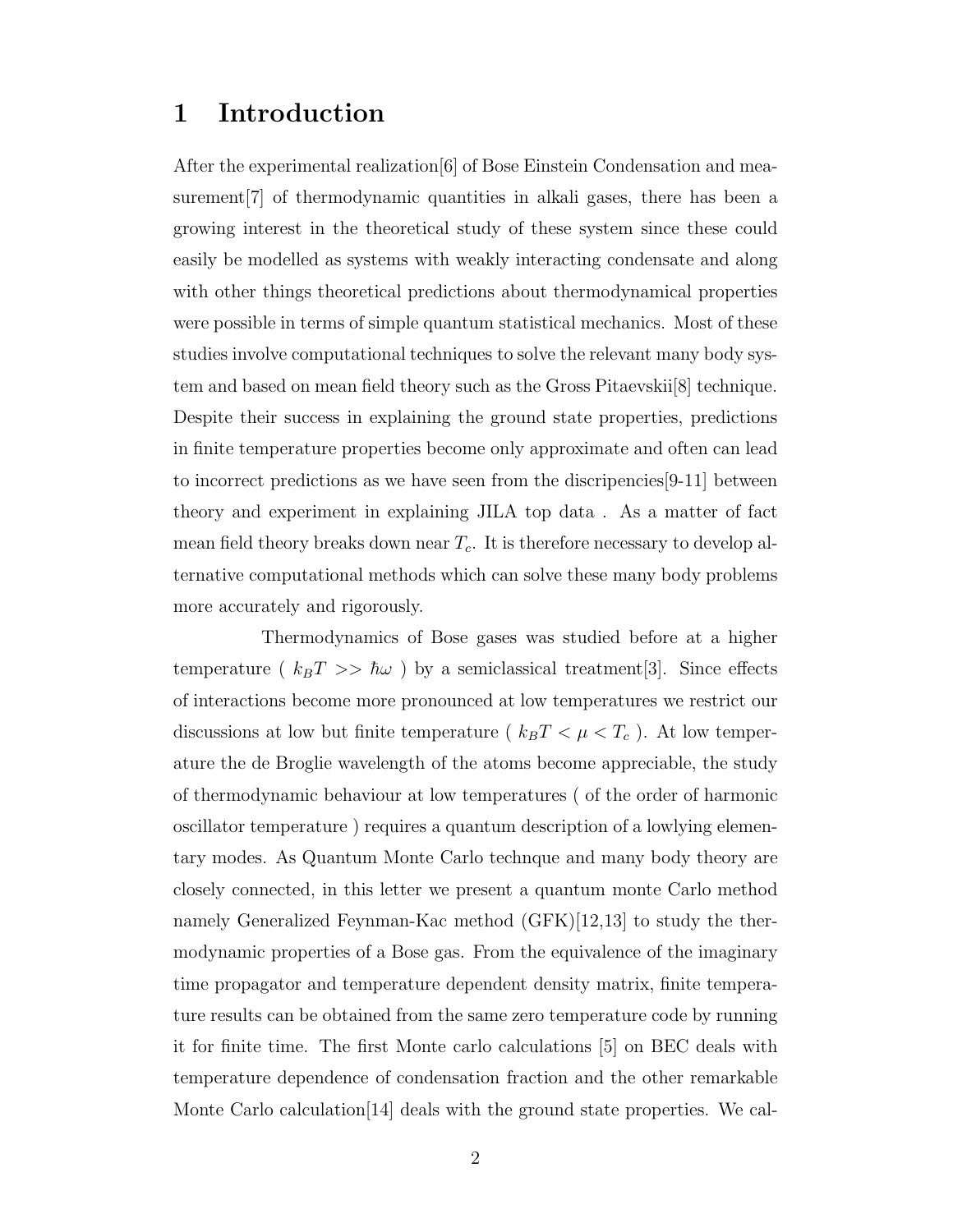culate temperature variation of condensation fraction, total energy, release energy, frequency shift, chemical potential and moment of inertia for system of 100  $Rb^{87}$  atoms.

# 2 Theory

All the thermodynamic quantities of interest are connected with the evaluation of eigensolution and eigenenergy of the the many body system. In this non mean field approach, we consider the full Hamiltonian for 100  $Rb^{87}$  atoms interacting through Morse potential at low but finite temperature and the solution of corresponding Schroedinger equation in path integral representation. We first describe the  $T=0$  version of the GFK formalism  $[12,13]$  and then generalize it to finite temperatures. For the Hamiltonian  $H = -\Delta/2 + V(x)$ consider the initial value problem

$$
i\frac{\partial u}{\partial t} = (-\frac{\Delta}{2} + V)u(x, t)
$$
  
 
$$
u(0, x) = f(x)
$$
 (1)

with  $x \in R^d$  and  $u(0, x) = 1$ . The solution of the above equation can be written in Feynman-Kac representation as

$$
u(t,x) = E_x \exp\{-\int_0^t V(X(s))ds\}
$$
\n(2)

where  $X(t)$  is a Brownian motion trajectory and E is the average value of the exponential term with respect to these trajectories. To speed up the convergence one can incorporate importance sampling in the underlying stochastic process and the lowest energy formula for eigenvalue for a given symmetry obtained from the large deviation priniciple of Donsker and Varadhan [15] can be written as

$$
\lambda = \lambda_T - \lim_{t \to \infty} \frac{1}{t} ln E_x exp\{-\int_0^t V_p(Y(s)) ds\}
$$
 (3)

where  $Y(t)$  is the diffusion process which solves the stochastic differential equation

$$
dY(t) = \frac{\Delta \psi_T(Y(t))}{\psi_T(Y(t))}dt + dX(t)
$$
\n(4)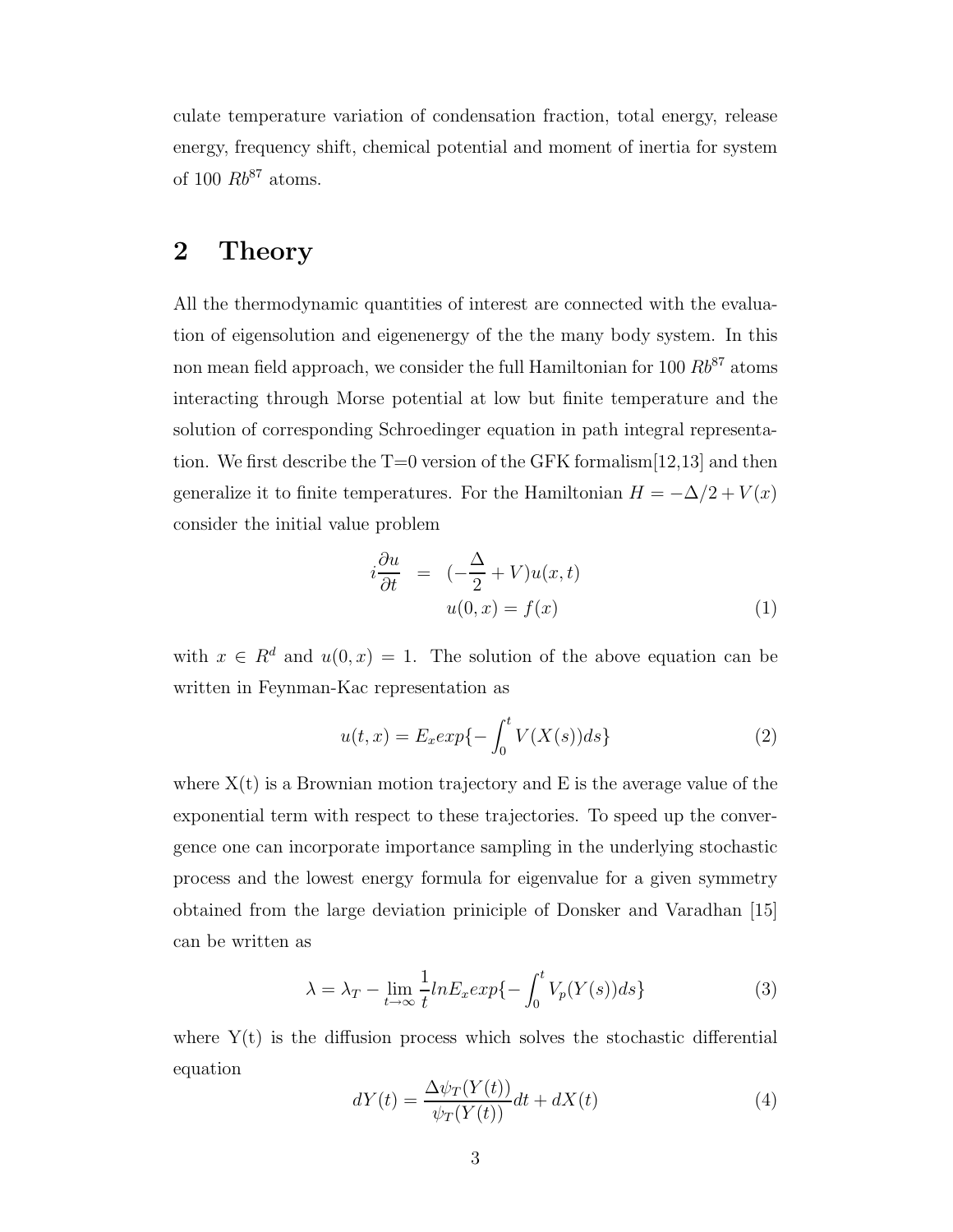The temperature dependence comes from the realization that the imaginary time propapagator is identical to the temperature dependent density matrix if  $t \Rightarrow \beta = 1/T$  holds.

This becomes obvious when we consider the eqs[16]

$$
-\frac{\partial k(2,1)}{\partial t_2} = H_2 k(2,1)
$$
\n(5)

and

$$
-\frac{\partial \rho}{\partial \beta} = H_2 \rho(2, 1) \tag{6}
$$

and compare

$$
k(2,1) = \sum_{i} \phi_i(x_2) \phi_i^*(x_1) e^{-(t_2 - t_1)E_i}
$$
 (7)

and

$$
\rho(2,1) = \sum_{i} \phi_i(x_2) \phi_i^*(x_1) e^{-\beta E_i}
$$
\n(8)

For Zero temp FK we had to extrapolate to  $t \Rightarrow \infty$ . For finite run time t in the simulation, we have finite temperature results. Here we show how to change our formalism to go from zero to finite temperature. We begin with the definition of finite temperature. A particular temperature 'T' is said to be finite if  $\Delta E < kT$  holds. The temperature dependent density matrix can be written in the following form

$$
\rho(x, x', \beta) = \rho^{(0)}(x, x', \beta) \times \langle \exp[-\int_0^\beta V_p[X(s)]ds] \rangle_{DRW}
$$
 (9)

At finite temperature thus free energy can be written as

$$
F = -\ln Z(x,\beta)/\beta = -\ln Z^{0}(x,\beta)/\beta - \ln < exp[-\int_{0}^{\beta} V_{p}[X(s)]ds] >_{DRW}/\beta
$$
\n(10)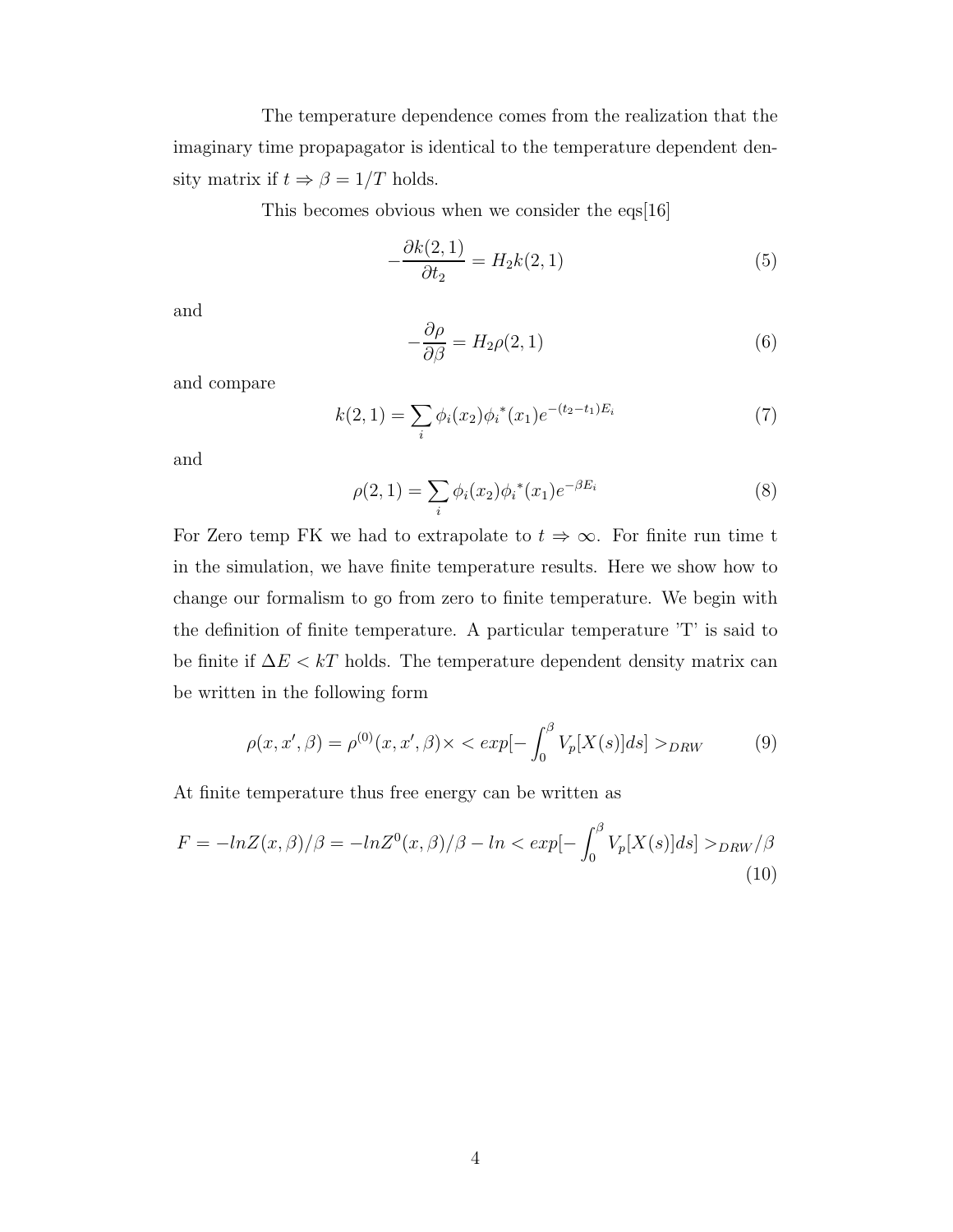#### 2.1 The stationary state of the condensate

To calculate the condensate energy and condensate density, we consider a cloud of N atoms interacting through repulsive potential and placed in a three dimensional anharmonic oscillator potential. We will assume that the condensate system has relaxed to a stationary state and at low energy the time independent Schroedinger equation representing the stationary state can be written as

$$
[-\Delta/2 + V_{int} + \frac{1}{2} \sum_{i=1}^{N} [x_i^2 + y_i^2 + \lambda z_i^2]] \psi_0(\vec{r}) = E \psi_0(\vec{r})
$$
 (11)

where  $\frac{1}{2} \sum_{i=1}^{N} [x_i^2 + y_i^2 + \lambda z_i^2]$  is the anisotropic potential with anisotropy factor  $\lambda = \frac{\omega_z}{\omega_z}$  $\frac{\omega_z}{\omega_x}$ . Now

$$
V_{int} = V_{Morse} = \sum_{i,j} V(r_{ij}) = \sum_{i < j} D[e^{-\alpha(r - r_0)}(e^{-\alpha(r - r_0)} - 2)] \tag{12}
$$

Here we assume that the condensate oscillates in a static thermal bath. There is no interaction between the condensate and the thermal bath. The principal effect of finite temperature on the excitations is the depletion of condensate atoms. In the dilute limit and at very low energy only binary collisions are possible and no three body recombination is allowed. In such two body scattering at low energy first order Born approximation is applicable and the interaction strength 'D' in the dimnsionless form( $\gamma$ ) turns out to be

$$
\gamma = 4 \frac{a\alpha^3}{se^{\alpha r_0}(e^{\alpha r_0} - 16)} = 4.9 \times 10^{-5}
$$
 (13)

For more details, one should look at  $[17]$ . In the above expression a is the scattering length of Rb,  $\alpha$  is the width of the Morse potential,  $r_0$  is the minimum of the potential well, 's' is the length scale in units of harmonic oscillator and  $\lambda$  is the anisotropy factor. Here we have used [17]  $\alpha = .29$ in harmonic oscillator units,  $r_0 = 9.67$  in harmonic oscillator units,  $a =$  $52 \times 10^{-10}$  m,  $s = .12 \times 10^{-5}$  m and  $\lambda = \sqrt{8}$  For more details, one should look at [17].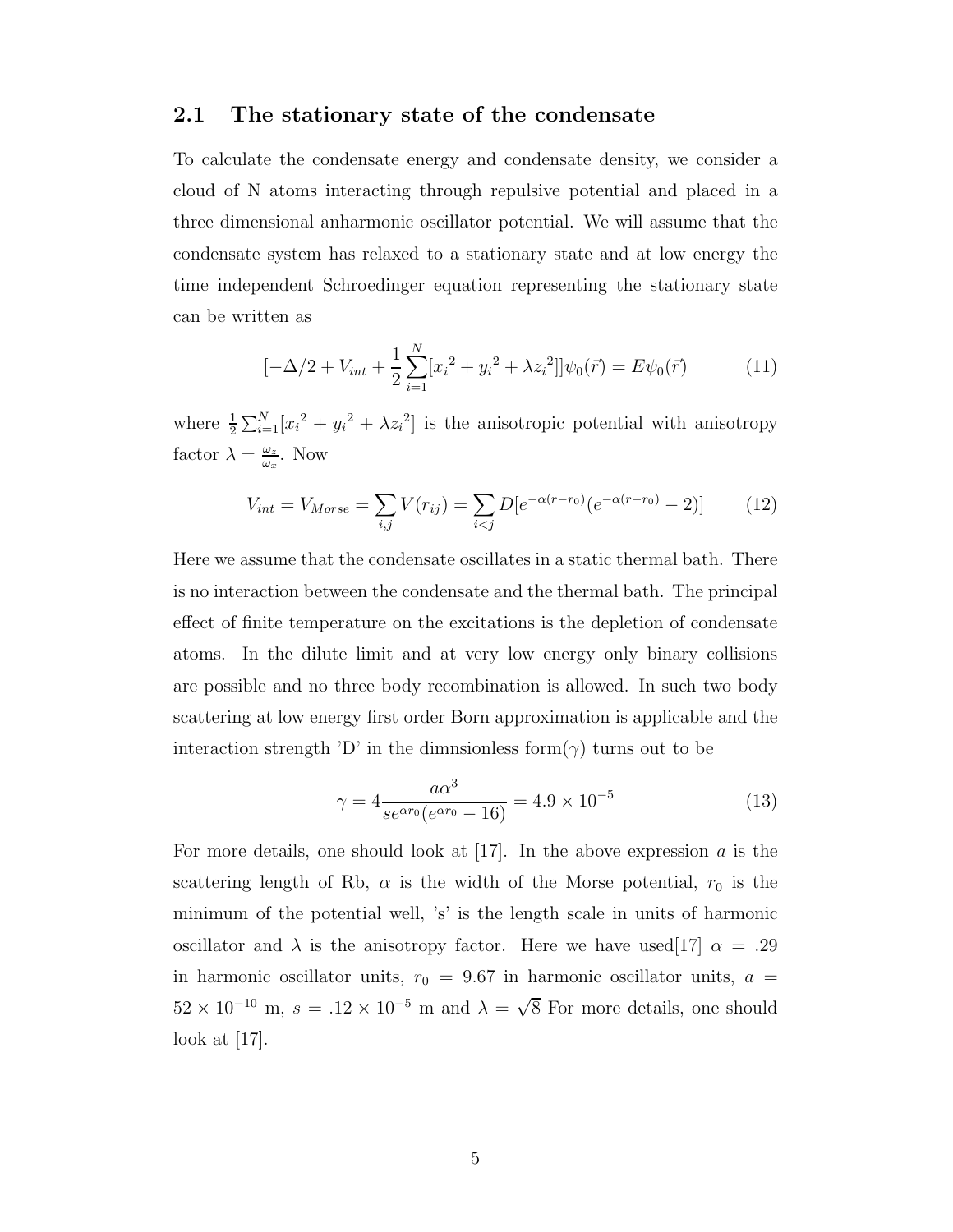#### 2.2 Effect of noncondensate

In the case of noncondensate the system can be considered as a thermal gas. To calculate noncondensate energy and density we need to study the effect of noncondensate explicitly and consider the following stationary state for the thermal gas.

$$
[-\Delta/2 + 2V_{int} + V_{trap}]\psi_j(\vec{r}) = E_{nc}\psi_j(\vec{r})
$$
\n(14)

$$
[-\Delta/2 + 2V_{int} + \frac{1}{2}\sum_{i=1}^{N} [x_i^2 + y_i^2 + \lambda z_i^2] \psi_j](\vec{r}) = E_{nc}\psi_j(\vec{r})
$$
 (15)

The basis wavefunction  $\psi_j$  which describes the noncondensate should be chosen in such a way that it is orthogonal to  $\psi_0$  as in Eq.(11) The most common way to achieve a orthogonal basis in Schroedinger prescription is to consider the dynamics of noncondensate in an effective potential[18,19]  $V_{eff} = V_{trap} + 2V_{int}$ . The factor 2 represents the exchange term between two atoms in two different states. The energy in the case of lowest lying modes then corresponds to  $E = E_c + E_{nc}$ . One can calculate the  $E_{nc}$  using the same parameters as discussed in Sec 2.1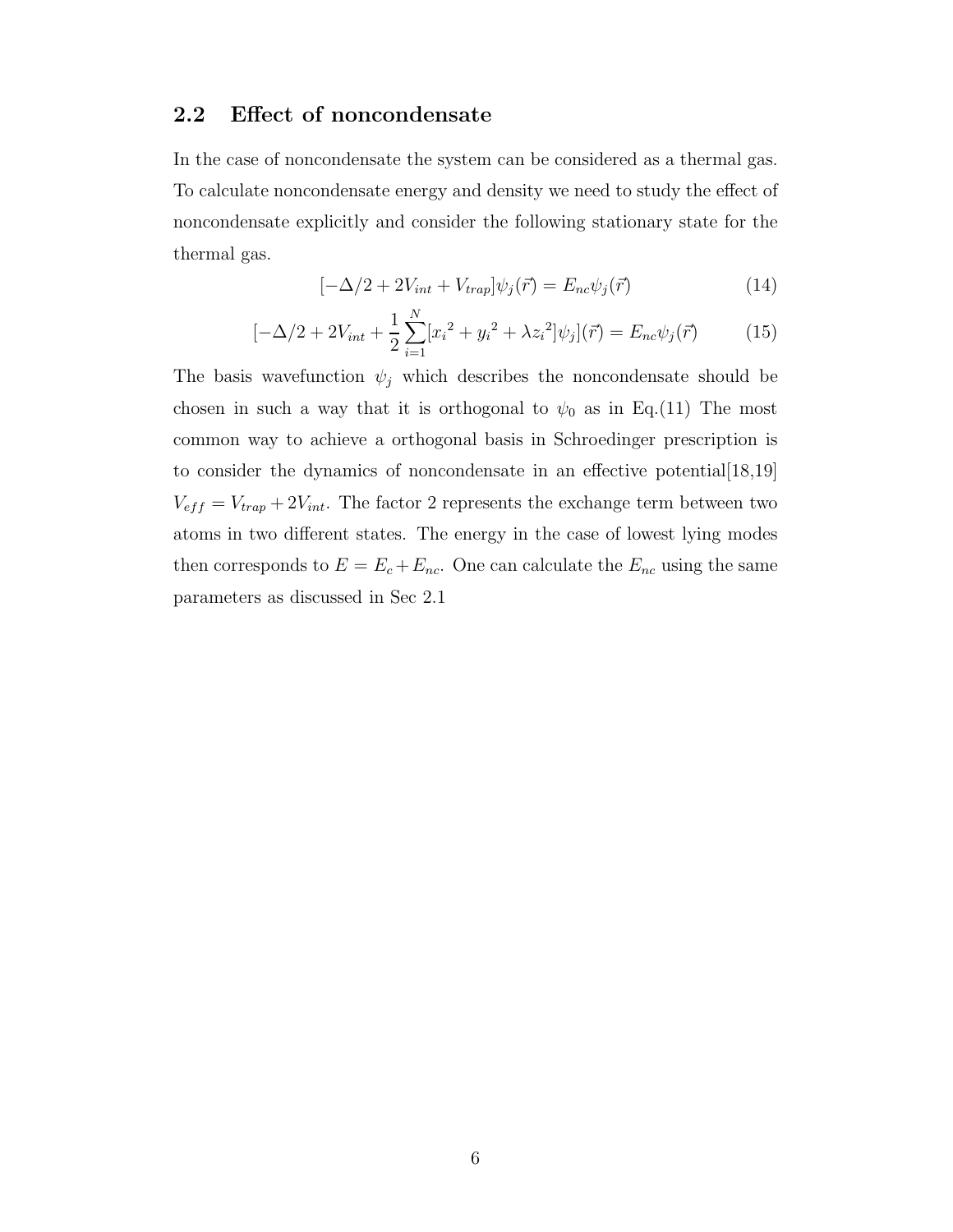# 3 Results and discussions

#### 3.1 The effect of temperature on frequency shifts

#### 3.1.1 m=2 mode

Using  $Eq.(3)$ , one can calculate the lowest lying energies due to any symmetry. To calculate the frequencies for  $m = 0$  and  $m = 2$  modes, one needs to find the energy differences of each of these states and the ground state. Underneath we show the data for frequency shifts for both  $m = 2$  and  $m = 0$ modes. For  $m = 2$  mode, considering motion of condensate only we achieve the downward shift of data all the way to  $T = 0.9T_c$ . But for the  $m = 0$ mode we need to consider the dynamics of thermal cloud also as discussed above.



Figure 1: Effects of temperature on m=2 mode; this work. The top cuve from equivalent  $T=0$  system method 2, the bottom curve by putting temperature directly[method 1]. Both show agreement with JILA experimental data[2] all the way up to  $0.9T_c$  and Ref[20,21]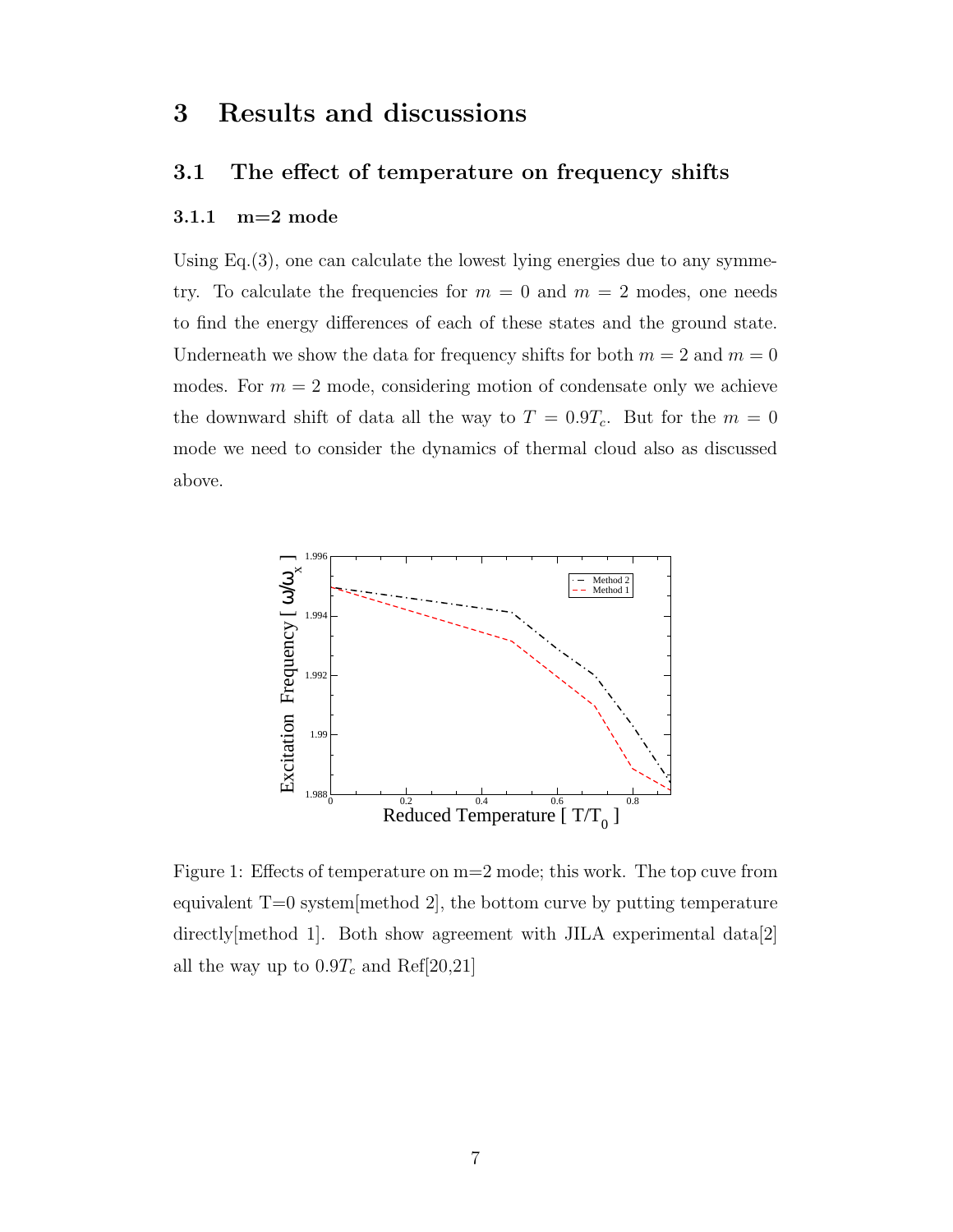#### 3.1.2 m=0 mode

For  $m = 0$  mode, considering the dynamics of condensate (Sec 2.1) alone we do not get the upward shift as observed in JILA experimental data. But when the motion of thermal cloud (Sec 2.2) is considered in a dynamical manner, we observe the expected upward shift at around  $T = 0.7T_c$ .



Figure 2: Effects of temperature on m=0 mode from GFK considering noncondensate dynamics[this work], shows resemblence with JILA[2] and Ref[20,21]

#### 3.2 The effect of temperature on condensate density

The condensate density can be evaluated solving Eq.(11) and using Eq.(9). Underneath we plot the axial density due to condensate along x axis.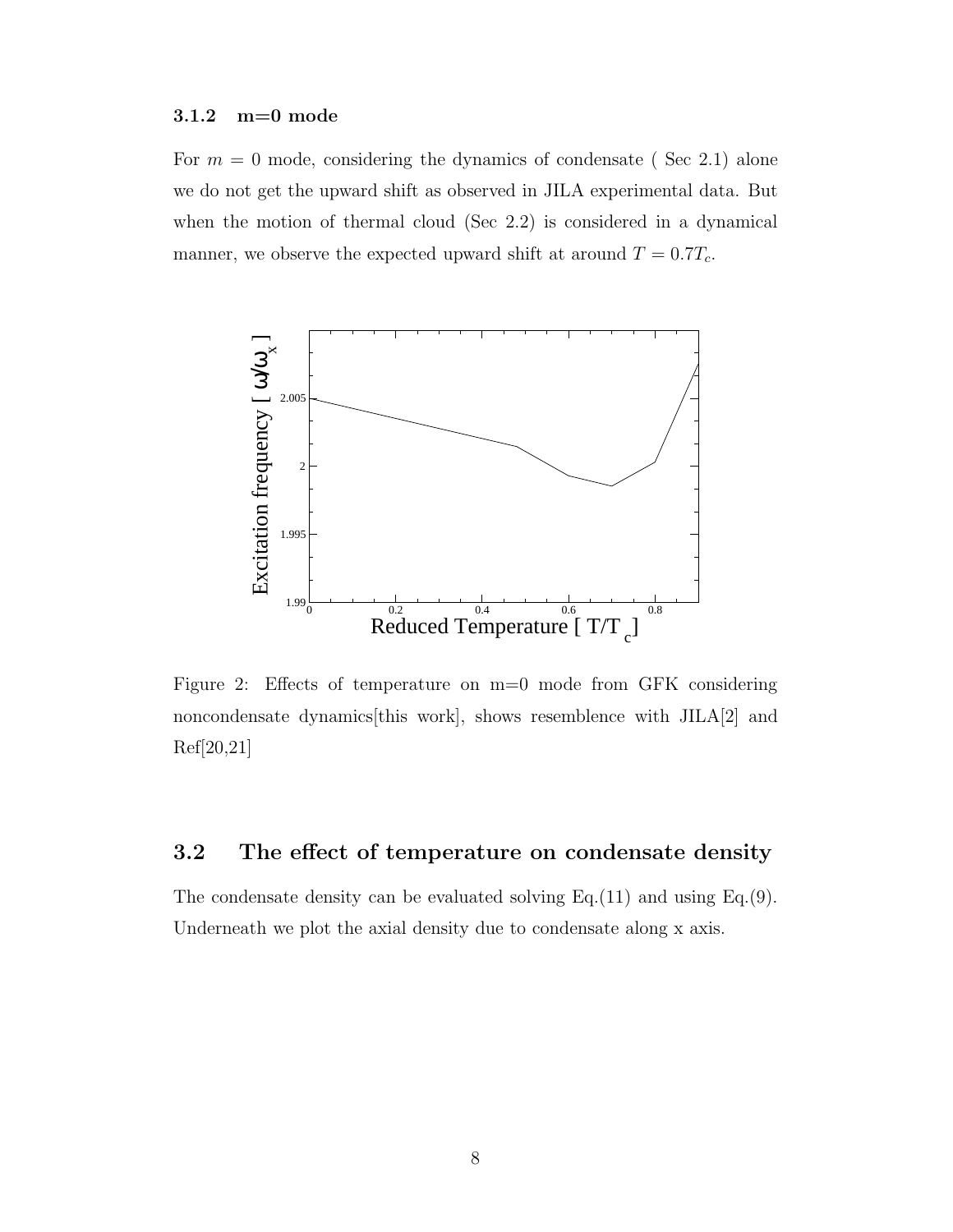

Figure 3: Axial density profile due to Condensate at temperature T=0.48



Figure 4: Axial density profile due to condensate at temperature T=0.6

Fig 3, 4 and 5 are concerned with condensate density profile vs x for temperatures  $T = 0.48, T = 0.6$  and  $T = 0.7$  respectively for a system of 100 Rb atoms. We see that the center density for condensate increases as temperature is increased. This agrees with the earlier work of Krauth[5]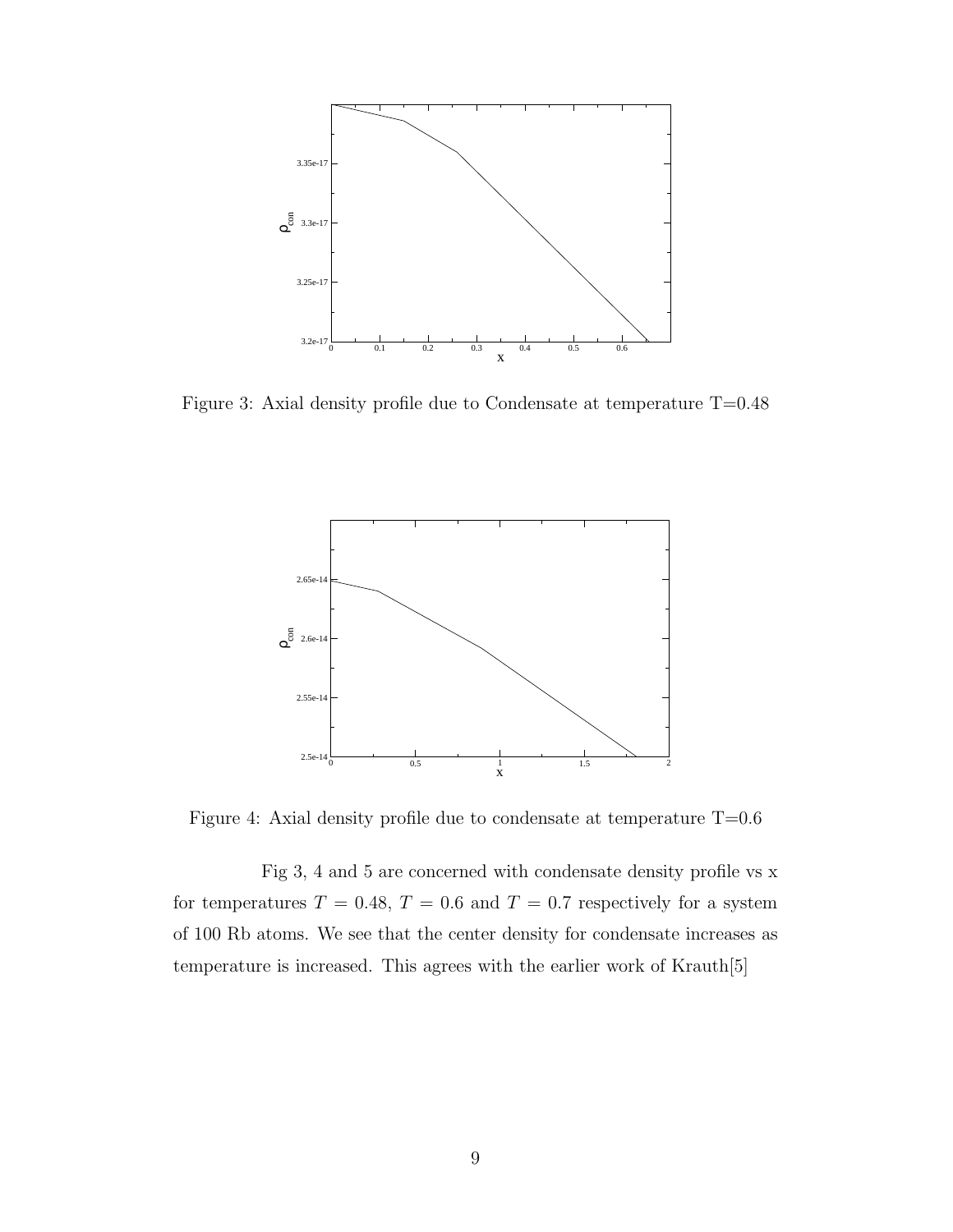

Figure 5: Axial density profile due to condensate at temperature T=0.7

#### 3.3 The effect of temperature on the total density

Following the theory in Sec 2.1 and 2.2 and using Eq.(9) one can calculate the total density of the Bose gas. Underneath we show the temperature variation of the total density along the x axis.



Figure 6: total density profile at temperature  $T=0.48$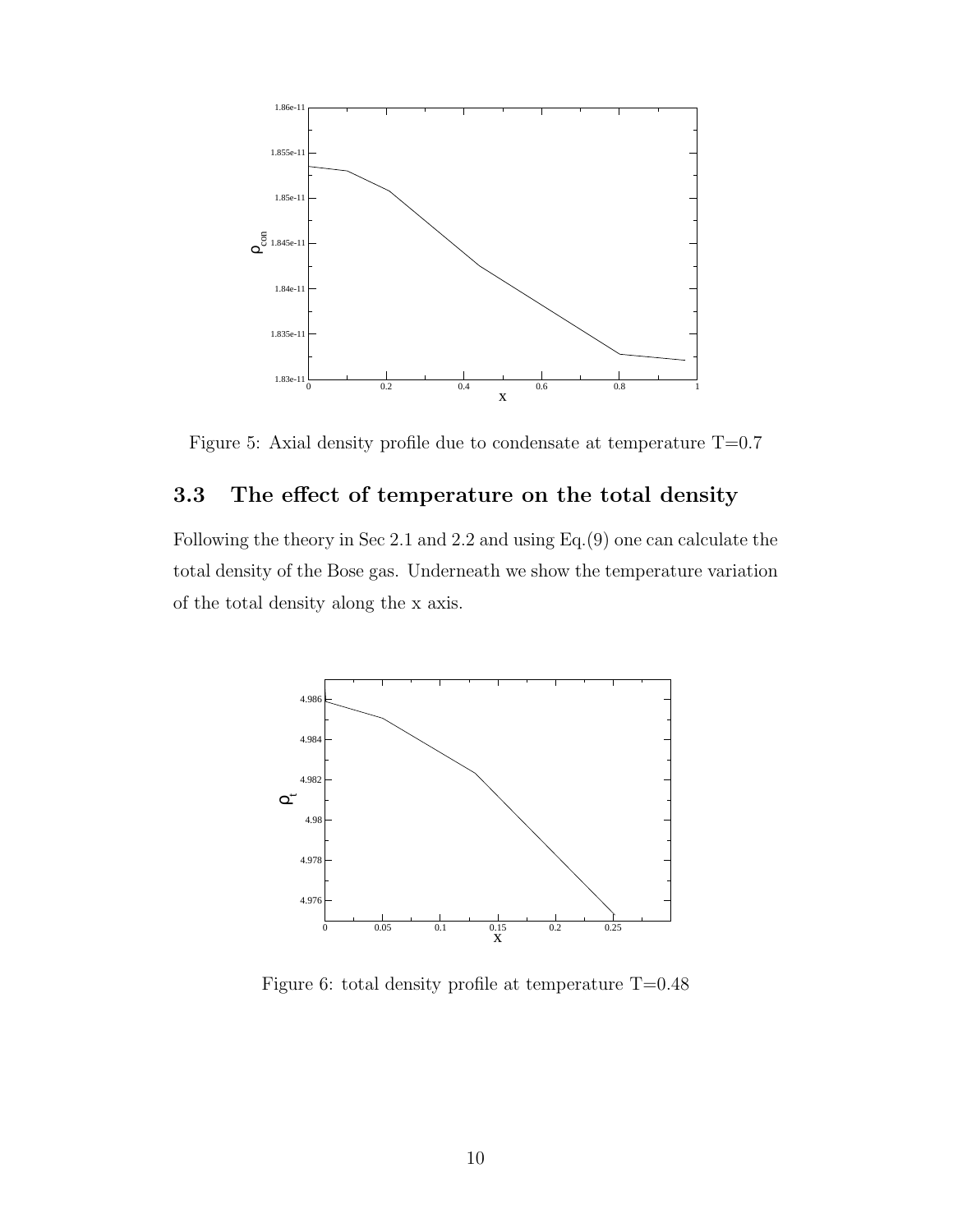

Figure 7: total density profile at temperature  $T=0.6$ 



Figure 8: total density profile at temperature  $T=0.7$ 

On the other hand in Fig 6, 7 and 8 which represent the total density profile vs x at  $T=.48,T=0.6$  and  $T=0.7$  respectively, we see the opposite trend as the center density decreases as the temperature is raised. This also is in agreement with the ealier observation by Krauth[5]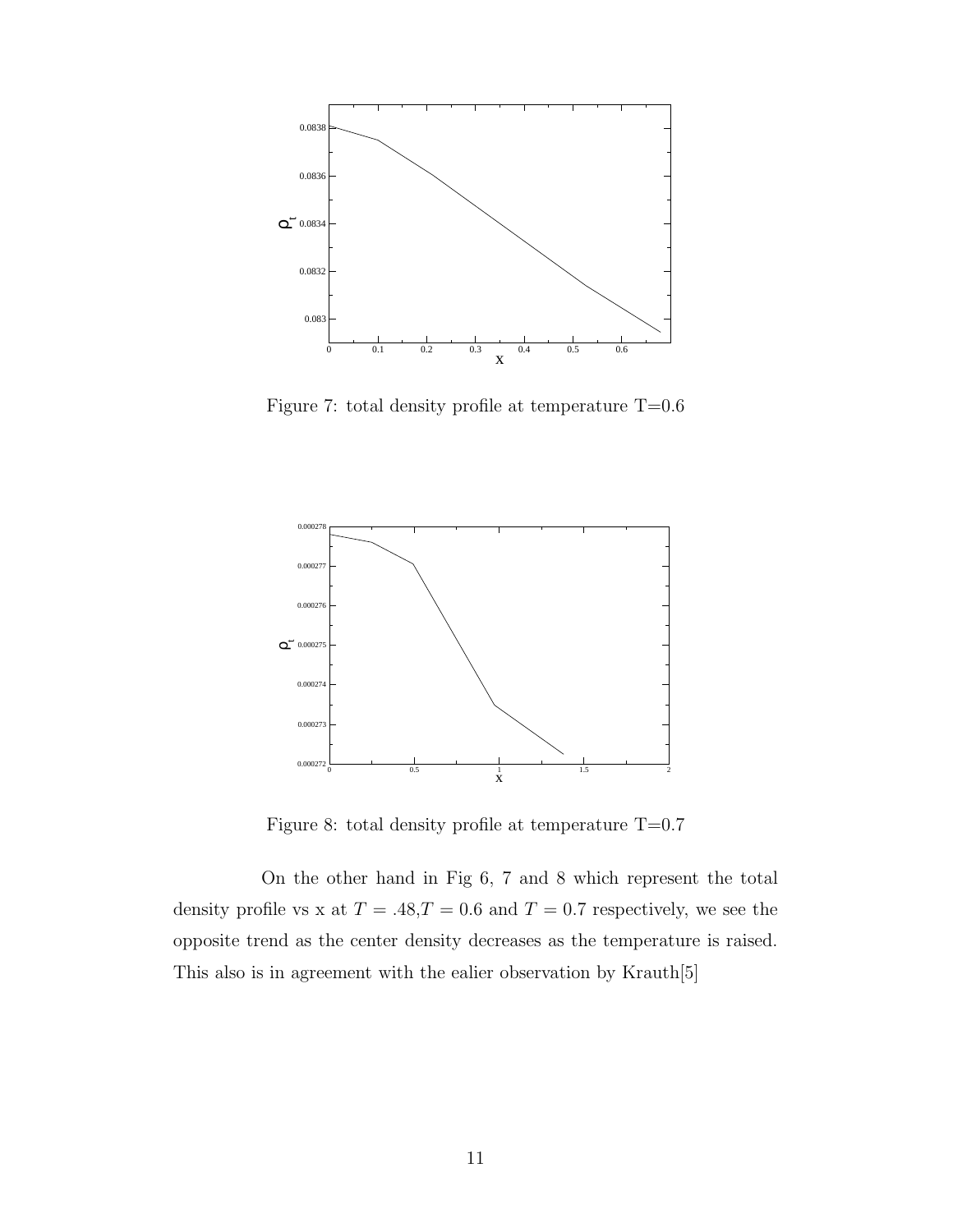# 3.4 Effect of temperature on the total energy of the Bose gas

Total energy of the system The condensate and noncondensate energies can be evaluated solving Eq.  $(11)$  and Eq. $(15)$  and using Eq $(3)$ . Then combining condensate and noncondensate energy we get the total energy of the system. The total energy of condensed and noncondensed component of a trapped Bose gas is a combination of  $E_{kin}$ ,  $E_{ho}$  and  $E_{int}$  for each component separately. The trend in the temperature variation of total energy is found to be the same as in [3,4]. In principle, specific heat can be calculated as the temperature derivative of total energy/particle keeping the confining potential constant. We will report it for bigger systems somewhere else. Release energy can be represented defined to be the energy obtained after switching off trap. We get similar trend the temperature variation of release energy as we see in ref[4]

 $E_{rel} = E_{kin} + E_{int}$ 



Figure 9: Total energy/particle as a function of reduced temperature. Inset: Release energy as a function of temperature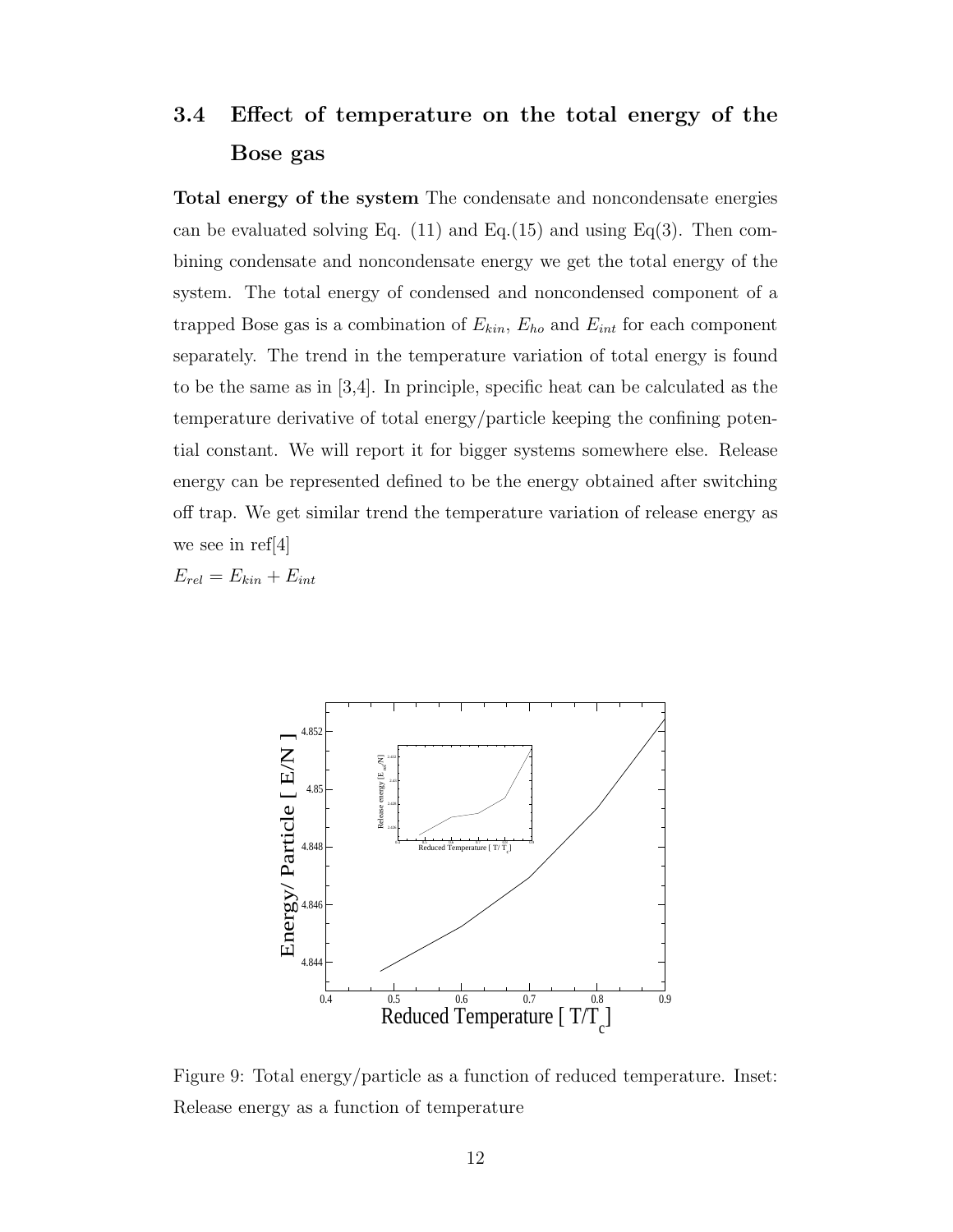#### 3.5 Effects of temperature on condensation fraction

Interaction lowers the condensation fraction  $(\frac{N}{N_c})$  for repulsive potentials. Some particles always leave the trap because of the repulsive nature of the potential and on the top of it, if temperature is increased further, more particles will fall out of the trap and get thermally distributed.This decrease in condensation fraction eventually would cause the shifts in the critical temperature ( $T_c$  decreases). We would observe this in (Fig.10). Earlier this was done by W. Krauth[5] for a large number of atoms by path integral Monte Carlo method



Figure 10: Condensation fraction vs Reduced Temperature ; this work. The innermost curve corresponds to the 100 interacting atoms and the outermost curve corresponds to the noninteracting case. The middle curve corresponds to the interactive case in ref[3]. The number of condensed particles decreases with the interaction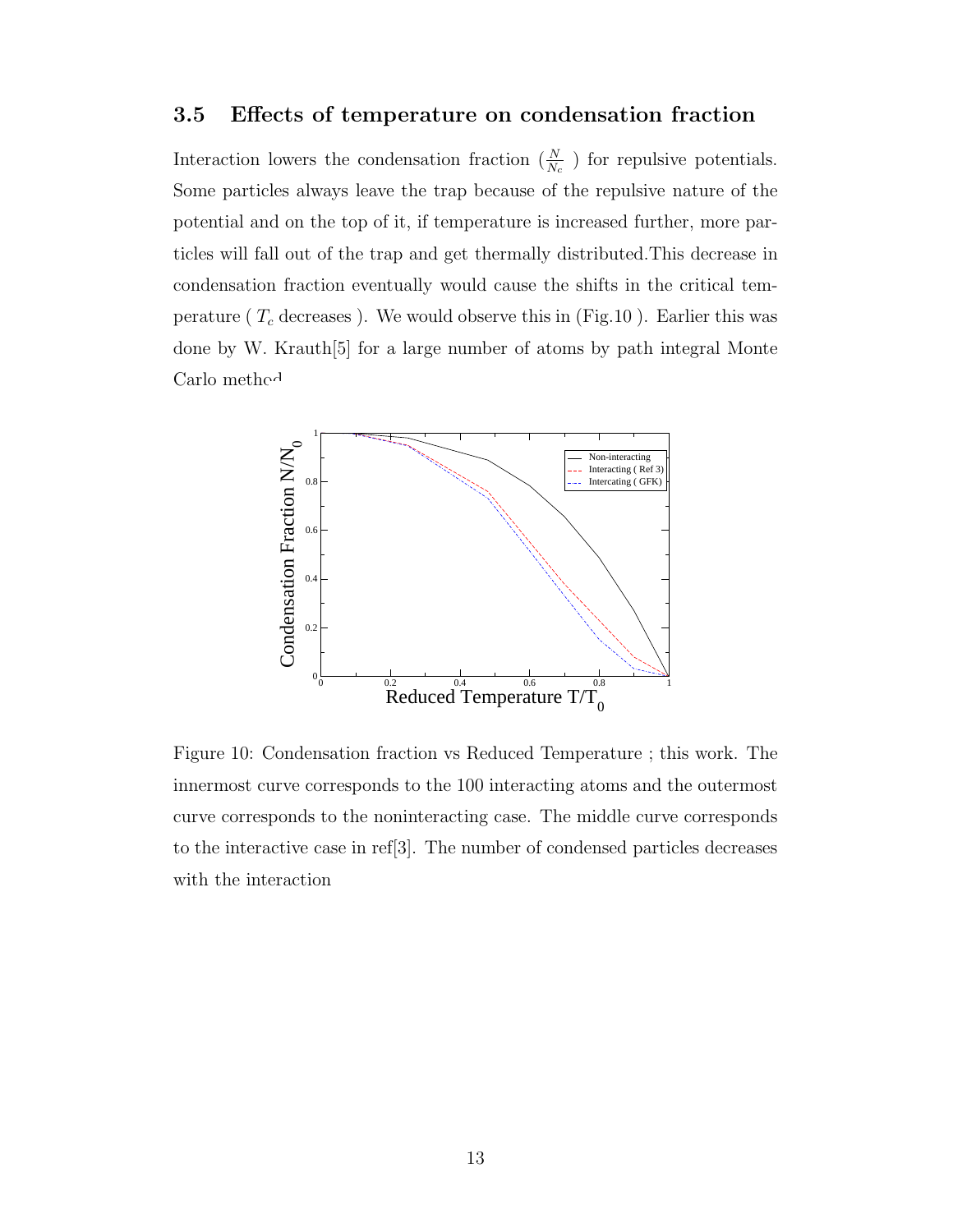# 3.6 Effects of temperature on Chemical potential

The chemical potential  $\mu$  can be written in terms of different contributions to the energy, namely  $E_{kin}$ ,  $E_{ho}$  and  $E_{int}$  as follows[4].



 $\mu =$ 1  $\frac{1}{N}(E_{kin} + E_{ho} + 2E_{int})$  (16)

Figure 11: Chemical Potential vs Reduced Temperature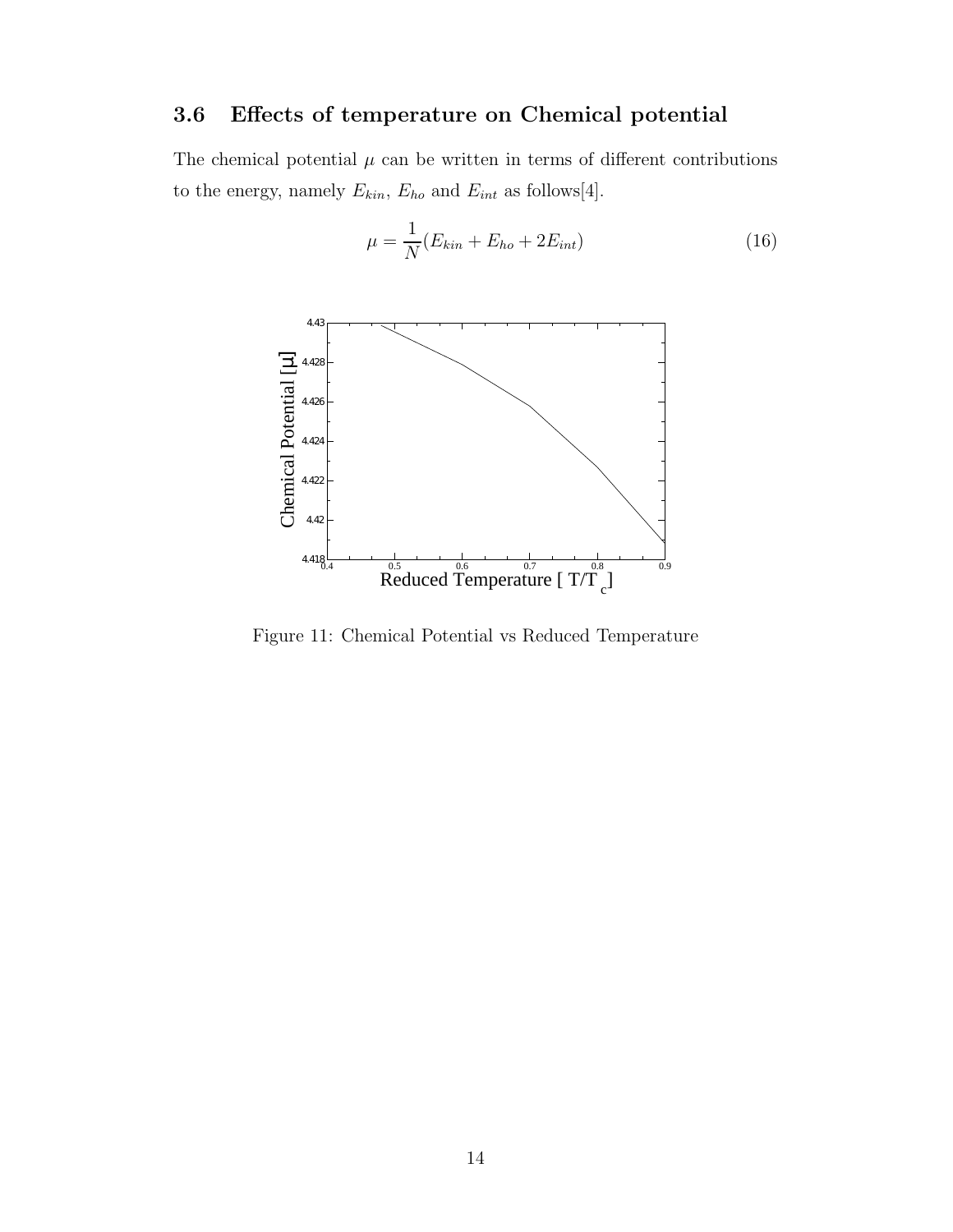### 3.7 Effects of temperature on moment of inertia

Moment of inertia The deviation of moment of inertia from its rigid value is given by the useful expression[22]

$$
\frac{\theta}{\theta_{rig}} = \frac{N_T < r^2 > T}{N_0 < r^2 > 0 + N_T < r^2 > T} \tag{17}
$$

where  $\langle >_0$  and  $\langle >_T$  denote the average taken over the condensate and noncondensate densities of the Bose gas respectively.



Figure 12: Moment of inertia  $\theta$  divided by its rigid value  $\theta_{rig}$  as a function of  $T/T_c$ 

At  $T = 0$ ,  $N_T = 0$  and  $\frac{\Theta}{\Theta_{rig}} = 0$ . On the other hand fo  $T = T_c$ , Θ  $\frac{\Theta}{\Theta_{rig}}=1$  as  $N_0=0$ .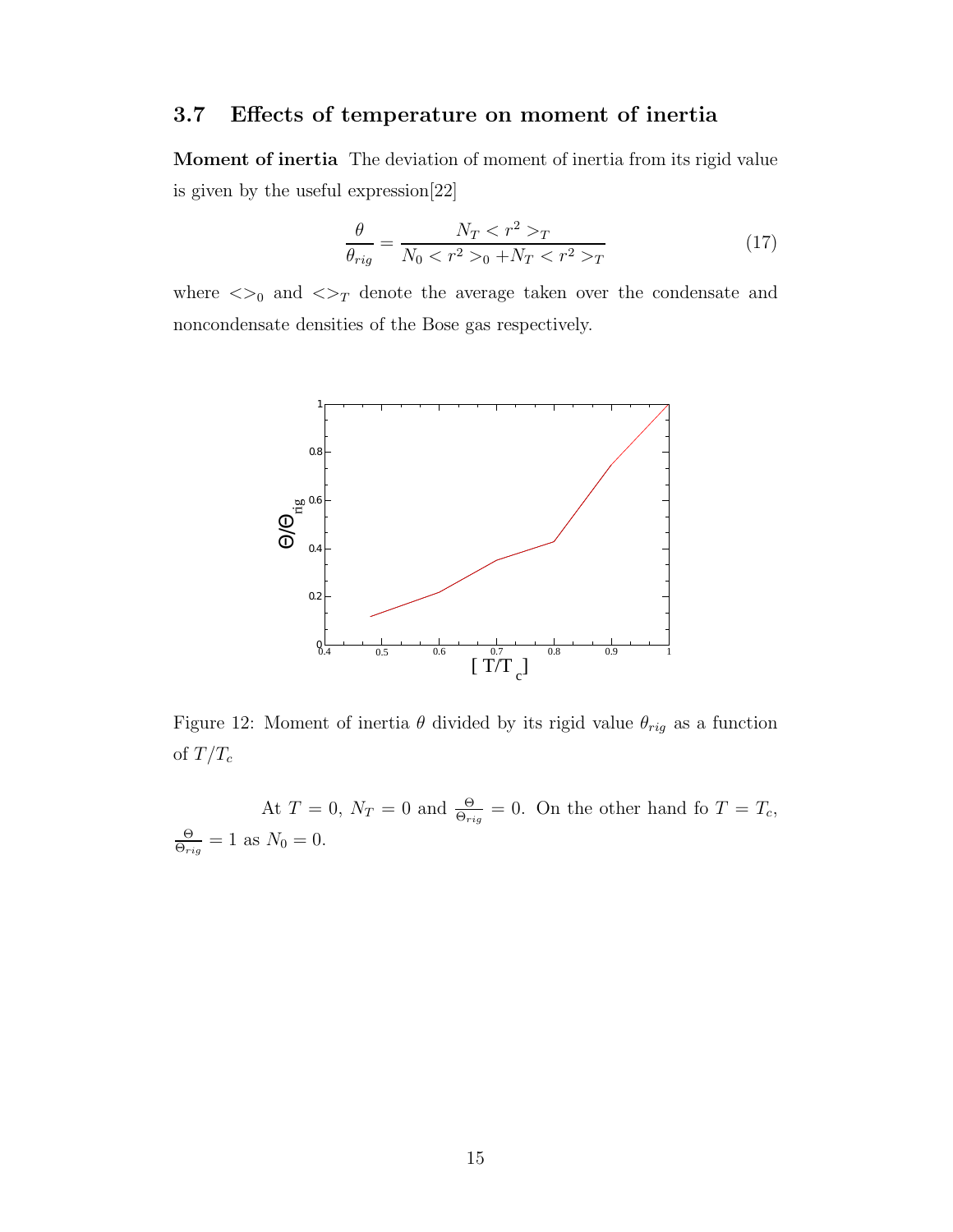# 4 Conclusions:

For the first time we have calculated finite temperature properties beyond meanfield approximation( GP etc) by Quantum Monte Carlo technique. We have calculated spectrum of Rb gas by considering realistic potentials like Morse potential etc. instead of conventional pseudopotentials for the first time. Since a dilute gas consisting of  $Rb^{87}$  atoms is a bosonic system the random walk in GFK is exact in the limit scale, time for walk and the number of walks get arbitraly large and it turns out that the this method is a potentially good candidate for a sampling procedure for Bose gases at all temperatures.

We are dealing with only 100 atoms. Nonetheless we have been able to show the variation of condensate and noncondensate density with temperature as a hallmark of BEC and lowering of condensation fraction in the case of interacting case which is very unique with a system of trapped atoms compared to uniform system.

In our non mean field study for finite temperature excitaion spectrum for m=2 mode, we see agreement with experimental study all the way to  $T = 0.9T_c$  [Fig. 1]. For  $m = 0$  mode, considering the motion of thermal cloud explicitly, we observe the upward shift of data  $[Fig 2]$  in JILA $[2]$  and Ref[20,21]. Since at low temperature we solve the many body problem by considering the full Hamiltonian with realistic potential full quantum mechanically and nonperturbatively, obviously the above modes are collective in nature and correspond to the  $m=2$  and  $m=0$  experimental modes[7].

Since we are dealing with very small number of particles we cannot compare our data with other existing results directly on the same graph. We can neither use scaling method since we are working on a small system at a low temperature regime  $k_B < \mu < T_c$ . We can study and compare the temperature variation of different quantities such as total energy, release energy, moment of inertia with those in the literature[3,4,5] only qualitatively.

The method is extremely easy to implement and our fortran code at this point consists of about 270 lines. We employ an algorithm which is essentially parallel in nature so that eventually we can parallelize our code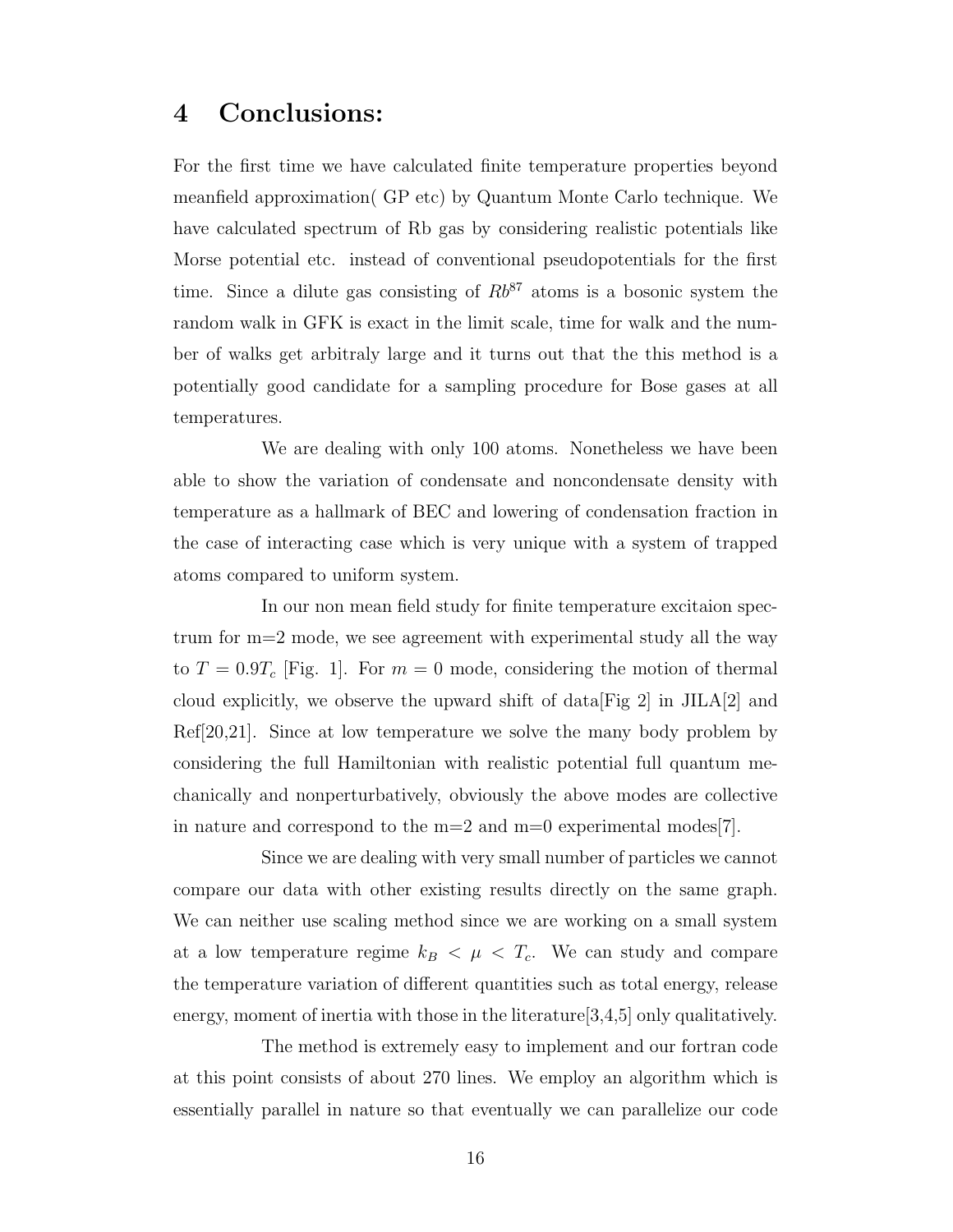and calculate thermodynamic properties of bigger systems with the scaling property ( of the order of 2000 atoms ) taking advantage of the new computer architechtures This work is in progress. We are continuing on this problem and hope that this technique will inspire others to do similar calculations.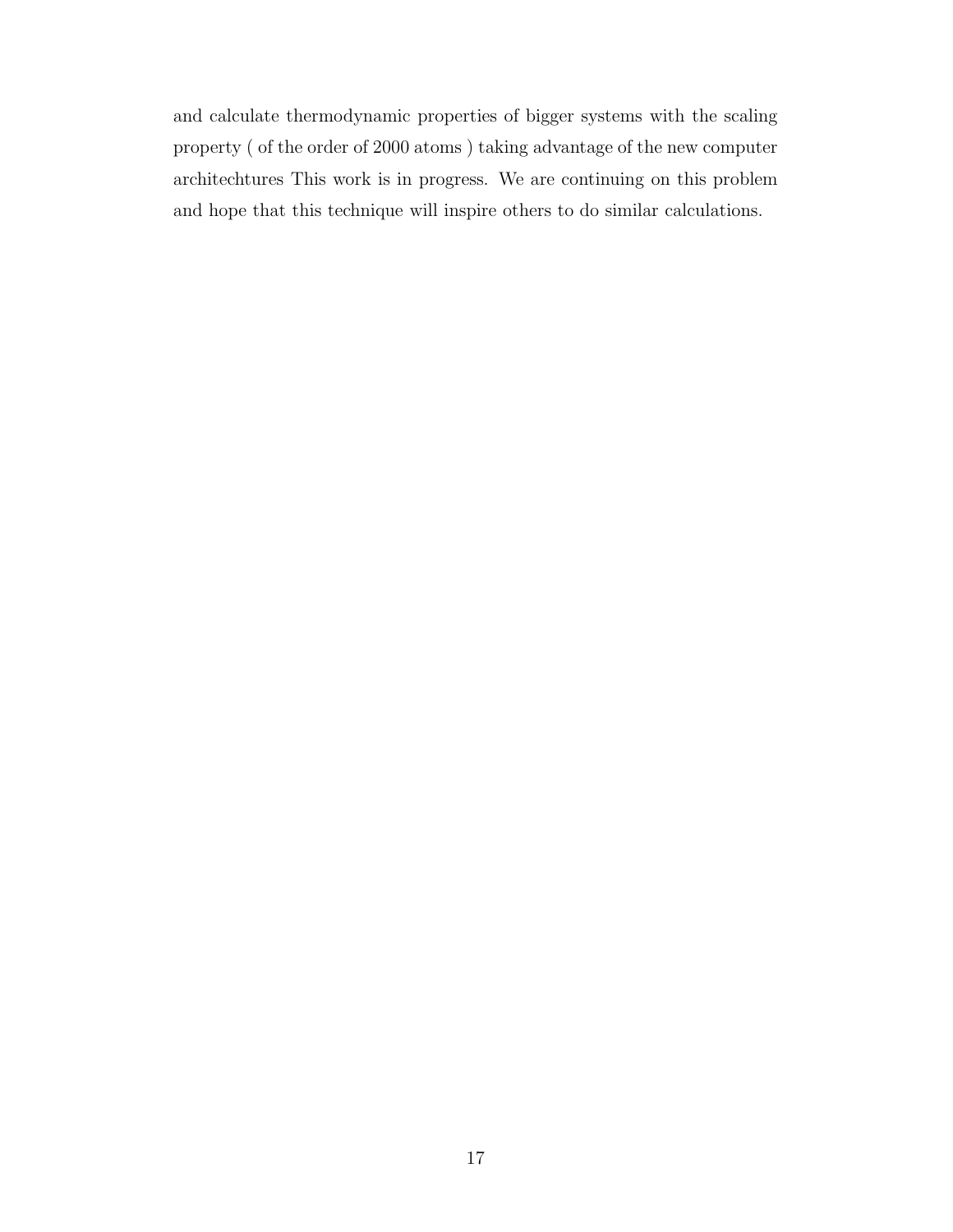# References

- [1] M. D. Donsker and M. Kac, J. Res. Natl. Bur. Stand, 44581 (1950), see also, M.Kac in Proceedings of the Second Berkley Symposium(Berkley Press, California, 1951 ), A. Korzeniowski, J. L. Fry, D.E. Orr and N. G. Fazleev, Phys. Rev. Lett. 69, 893,(1992)
- [2] D. S. Jin, M. R. Mathews, J. R. Ensher, C. E. Wieman and E. A. Cornell Phys Rev Lett 78 764 (1997)
- [3] S. Giorgini, L. p. Pitaevskii and S. Stringari, Phys. Rev Lett. 78 3987 (1997), arXiv cond-mat/9704014 (1997).
- [4] L. Pitaevskii and S. Stringari, Bose Einstein Condensation (Oxford University press) 2003
- [5] W. Krauth, Phys. Rev Lett, 77 3695(1996)
- [6] M. H. Anderson, J.R. Ensher, M.R. Matthews, C. E. Wieman E. A. Cornell, Science 269,198 (1995)
- [7] M. O. Mewes, M. R. Andrews, N. J. van Druten, D. M. Kurn, D. S. Durfee and W. Ketterle. Phys. Rev. Lett 416(1996), J.R. Ensher, D. S. Jin, M.R.Mathews,, C. E. Wieman and E. A. Cornell Phys. Rev. Lett. 77 4984 (1996)
- [8] V. L. Ginzburg and L.P. Pitaevski, Zh. Eksp. Teor Fiz, 34 1240(1958)[Sov. Phys. JETP 7, 858 (1958)], E.P. Gross, J. Math Phys.4, 195(1963)
- [9] R.J. Dodd, M.Edwards, C. W. Clark and K.Burnett 57 , Phys Rev A,57 , R32 (1998).
- [10] D. A. Hutchinson, R. J. Dodd ans K Burnett, Phys. Rev. Lett 81, 2198 ( 1998 )
- [11] H Shi and W. Zheng, Phys. Rev A 59, 1562 (1999)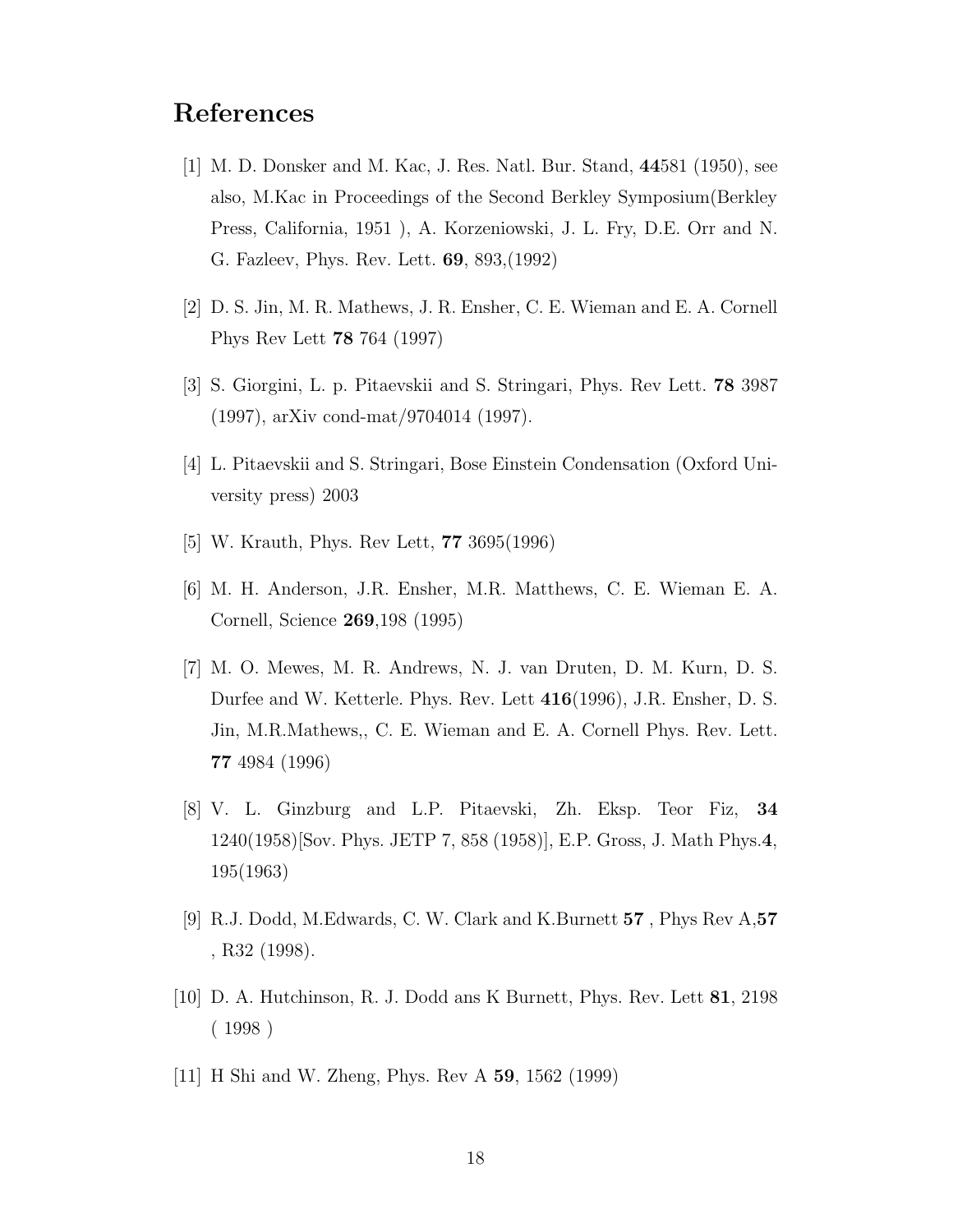- [12] M.Cafferel and P. Claverie, J. Chem Phys. 88 , 1088 (1988), 88, 1100 (1988)
- [13] S. Datta, J. L Fry, N. G. Fazleev, S. A. Alexander and R. L. Coldwell, Phys Rev A 61 (2000) R030502, Ph. D dissertation, University of Texas at Arlington, 1996
- [14] J. L DuBois, Ph D dissertation, University of Delaware,(2003).
- [15] M. D. Donsker and S. R. Varadhan, in Proc. of the International Conference on Function space Integration ( Oxford Univ. Press 1975)pp. 15-33
- [16] Feynman And Hibbs, Quantum Mechanics and Path Integrals, ( McGraw-Hill, NY, 1965).
- [17] S. Datta,arXiv cond-mat/0603016(2006)
- [18] R. J. Dodd, M. Edwards and C. W. Clark, J. Phys. B 32 4107-4115, 1999.
- [19] S. A. Morgan, J.Phys. B 33,3847-3893, 2000
- [20] S. A. Morgan, M.Rusch, D. A. W. Huchinson, K. Burnett, Phys. Rev Lett.,91, 250403, 2003
- [21] B. Jackson and E. Zaremba, 88, 180402,2002
- [22] F. Dalfovo, S. Giorgini, L.P. Pitaevskii and S. Stringari Rev Mod Phys 71 463 1999